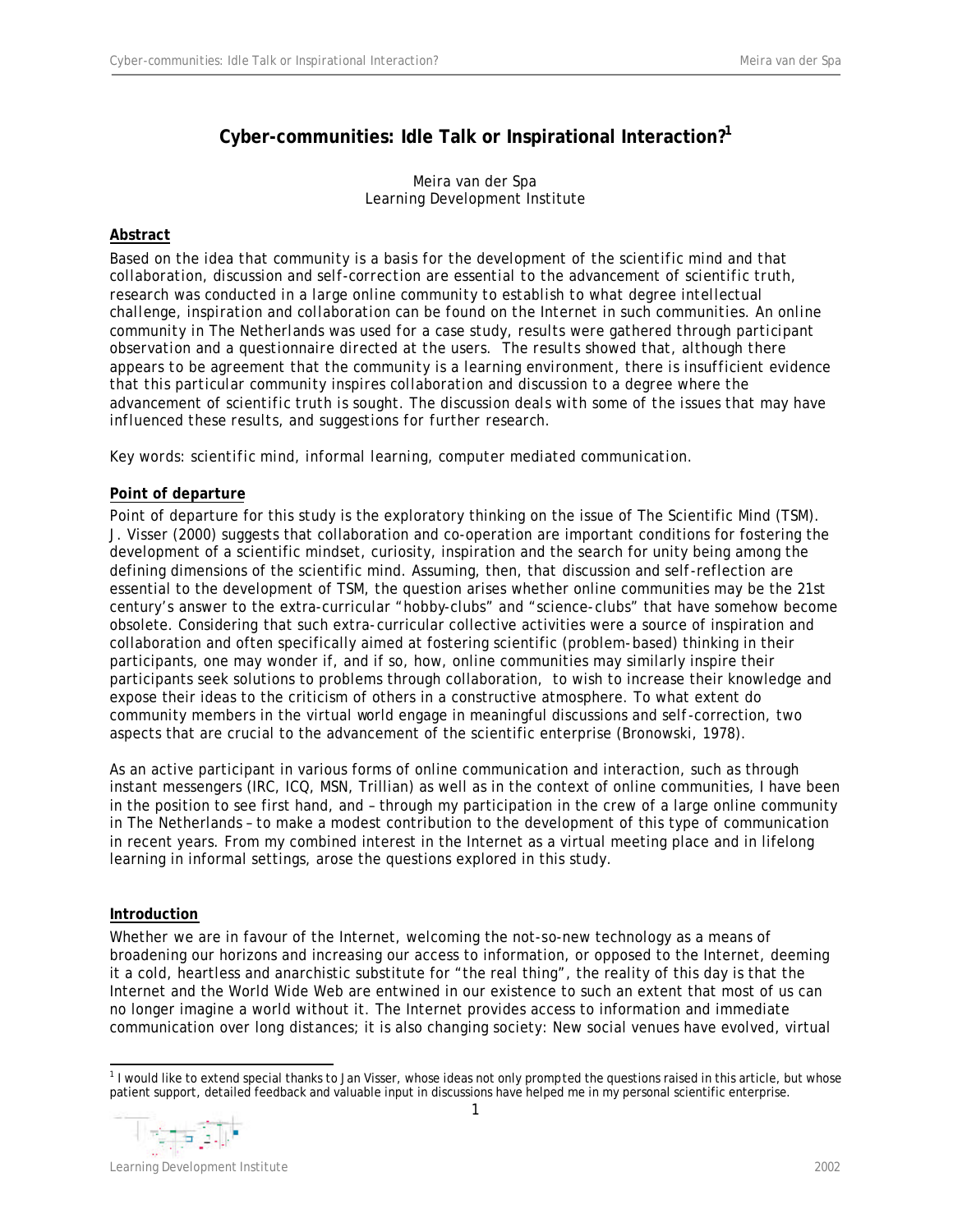communities have emerged. Enthusiasts consider virtual communities a liberation from traditional constraints and boundaries like time and place (Utz, 2000). Or, in the words of Howard Rheingold (1994):

People in virtual communities use words on screens to exchange pleasantries and argue, engage in intellectual discourse, conduct commerce, exchange knowledge, share emotional support, make plans, brainstorm, gossip, feud, fall in love, find friends and lose them, play games, flirt, create a little high art and a lot of idle talk. People in virtual communities do just about everything people do in real life, but we leave our bodies behind... (p. 3)

In fact, communication between individuals or groups has been one of the main uses of the Internet since the very first networked mainframe (Sproull & Kiesler 1991, cited in Kraut et al., 2002). What is the big attraction of the online community? And how is virtual reality affecting our daily lives? And, more to the point in the light of this research: to what extent may participation in online communities foster meaningful and deep discussion? Intellectual challenge? Does online interaction increase our knowledge? If so, does it also increase our wisdom<sup>2</sup>? How do the users of this medium perceive this type of online communication and how does it, in their minds, compare to more traditional means of interaction?

While it has long been entirely acceptable to present oneself in the virtual world with an alter ego that was almost entirely a creation of one's wishes and imagination, users creating multiple identities and easily interchanging real-life and fantasy (Turkle, 1995), nowadays, this behavior is less and less tolerated, particularly within moderated communities. Consequently, real-life names, phone numbers and even addresses are frequently and easily exchanged. Some communities even bar users from registering using Web-mail and/or they use IP checks to ensure easy identification, allowing users to register only one username per IP address and actively discouraging the use of so-called clones<sup>3</sup>. And although seriously disturbing tales of teenagers being tricked into meeting chat-palls behind whom lurks not the expected teenage friend but a middle aged paedophile may lead one to believe the contrary, the actual fact is that, in the large majority of the cases, Internet users and online community members are often more willing to show their 'true self' than they may do "in real life". The anonymity of the Internet community makes it easier to express one's true self, and the greater readiness to do so results in relatively rapid formation of deep and lasting friendships and relationships (McKenna, 2002). This more serious approach to the Internet as a means of communication suggests that we are becoming increasingly aware of its value as a means of real-time communication and interaction across geographical borders, and less intrigued by the assumed advantages of anonymity, anarchy and, what forum users often term organised chaos.

# **Research setting and problem area**

# *Online communities vs. traditional communication*

One of the most important distinctive features of online communities is the fact that the people communicating are unable to see or touch each other, and, more often than not, have never even met. In this regard, online communication through messengers or threaded discussion in open fora differs from email, since people who initiate email contact may be strangers in the sense that they may not have met face-to-face or shaken hands, yet they have almost always already established some mutual ground (through a shared profession, acquaintance, or interest) before one of the two parties concerned opens the dialogue. People partaking in online communities are indeed mostly complete strangers, and frequently engage in interaction in order to establish whether common ground can be

<sup>&</sup>lt;sup>3</sup> Exceptions are sometimes made for users wishing to discuss very personal problems, in these cases a clone may occasionally be allowed.



Learning Development Institute 2002

  $^2$  Wisdom in this document is taken to mean not the mere possession of knowledge, but the ability to implement knowledge in order to reach a more thorough understanding of the world around us and our place in it.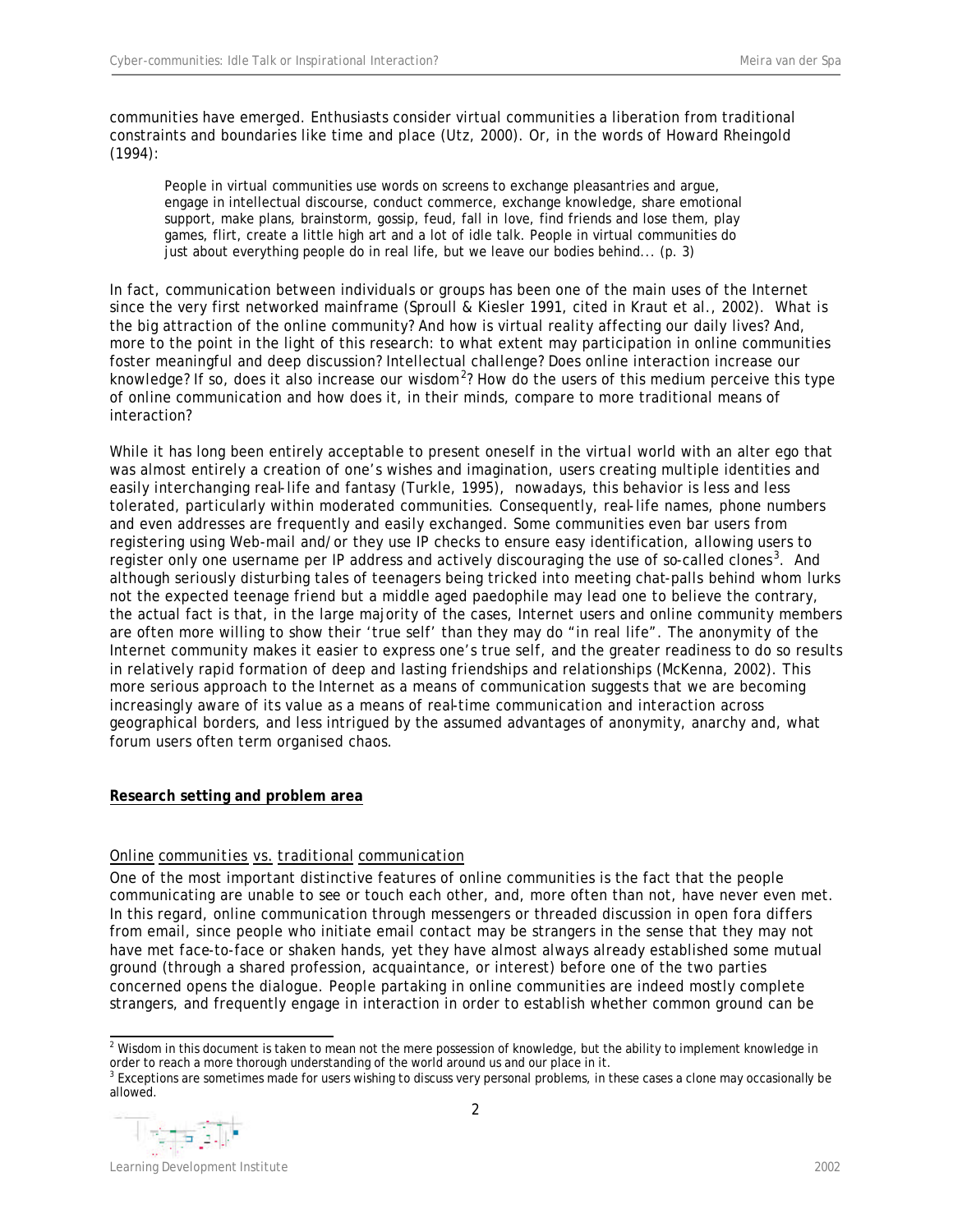found, rather than interacting on the basis of established common ground. In addition, they are frequently separated by geographical distances and most likely would never have come into contact with each other through any other form of communication.

The differences between the various forms of cyber-communication are best illustrated through a comparison<sup>4</sup>: using an instant messenger may be compared to ringing a completely random number and having a lengthy talk with whomever happens to pick up the phone, with the knowledge that the person attending your call also wishes to engage in said talk. Participating in an online community may best be compared to walking into a room full of people whom you know nothing about, with the sole purpose of engaging in discussions on any number of issues, with any number of people for as long as you like, safe in the knowledge that you are at no time obliged to enter that room again at any time in the future unless you so desire.

Communication programs such as MSN, ICQ and IRC are gaining in popularity, and some 41 million people world-wide now have some form of instant messenger installed on their computer<sup>5</sup>. Online PHP<sup>6</sup>based communities are also on the increase. Although it requires a good deal of genius and a large stroke of luck for a community to grow, we may expect this form of communication to become firmly embedded in our society.

# *Research question*

Within the above described setting and based on the assumption that collaboration and discussion fosters TSM (see above), in this research I searched for a tentative answer to the following research questions:

*To what extent do users of online communities engage in meaningful and deep discussion? How do they perceive this type of online communication and to what extent do they (expect to) find intellectual challenge, inspiration and collaboration on the Internet?* 

## **Method**

#### *Choice of subjects*

In this research, a large, non-scientific community was chosen for a case study. Large because the larger the group, the greater the likelihood of it being a valid and accurate reflection of what happens in a relatively major real-life Internet community; non-scientific because in the context of the study we are interested in possibilities for the development of the scientific mind in ordinary people who are not necessarily particularly attracted to issues studied by professional or amateur scientists.

The researcher has been an active member for several years of the community *Fok*! (http://www.fok.nl), both as a user and a crew member. This motivated the choice of Fok! as an environment in which the study could best be conducted. It may take months, or even years, to become throughly acquainted with the particularities of an online community. There were thus obvious great practical advantages in choosing an online community already known to the researcher and one in which the researcher had previously established trust relationships that allowed for an effective role of the researcher as participant observer, in addition to the application of an online questionnaire. To limit or eliminate any possible researcher bias, two independent research assistants, unfamiliar with the Fok! environment, were employed to ensure that interpretations of the research findings could be

5 http://www.webwereld.nl/nieuws/11523.phtml

<sup>&</sup>lt;sup>6</sup> PHP is a server side scripting language used to build guest books, forums, and front-ends for search engines. PHP is widely used and can easily be embedded in HTML (http://www.php.net/).



 4 This example assumes use of online communication methods for the purpose of "chatting". I.e. not as a substitute for the telephone or similar methods of communication.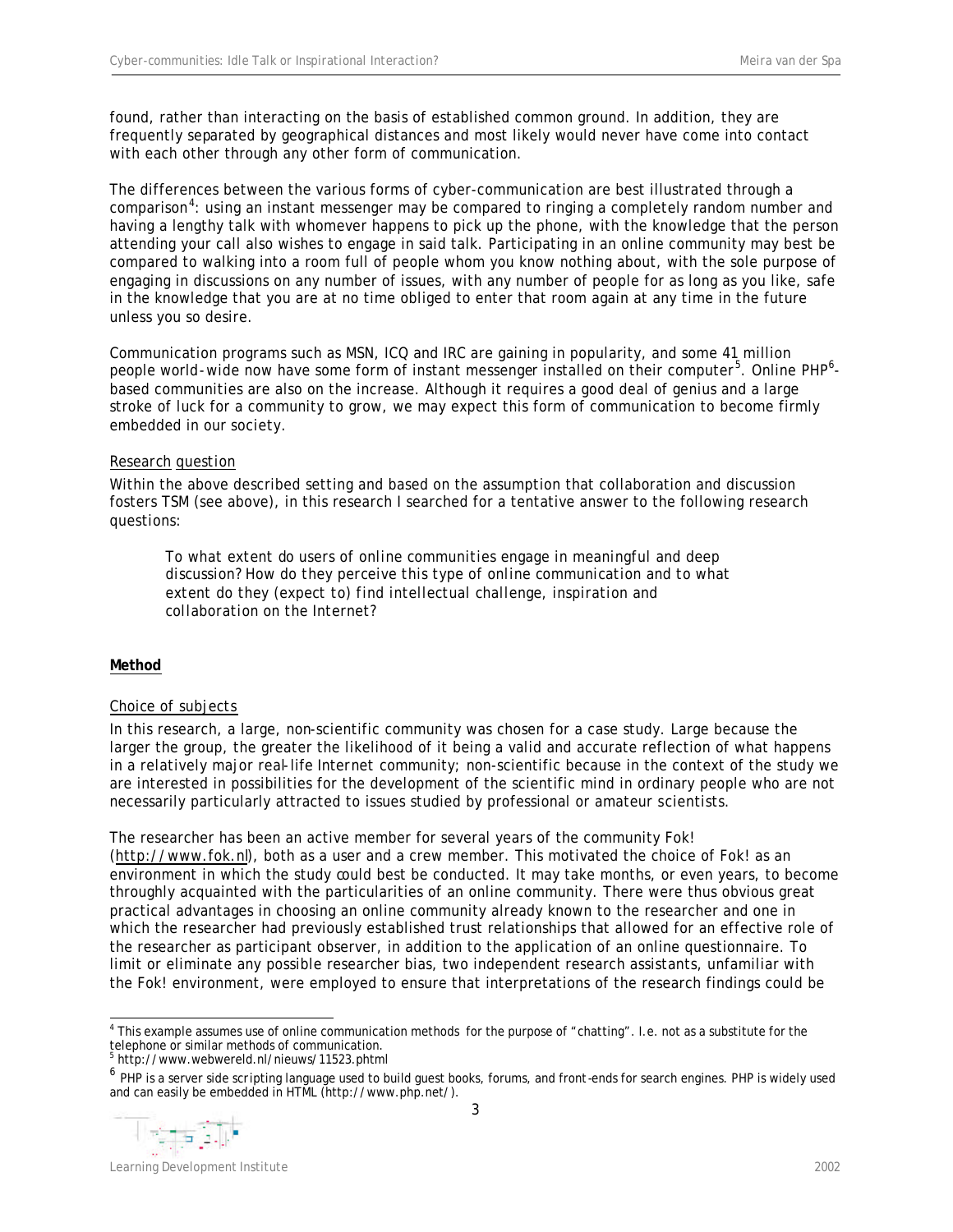validated through comparison with independent interpretations of the same responses by the two research assistants. The extent to which this validity check gave satisfactory results will be discussed further down.

# *Case study*

The community chosen for this research is the largest (Figure 1) online community<sup>7</sup> of The Netherlands, registering a record high of 766539 page views on 2002-06-18 (statistic taken from the crew-members forum, limited access). Access to this community is free, anyone may read threads, although in order to post replies a user must be registered by means of an SMTP email address.

| Link<br>Community                                           |                                                  | $#$ of users |  |
|-------------------------------------------------------------|--------------------------------------------------|--------------|--|
| Plauder                                                     | http://plauder.pi2002.de/                        | 2077         |  |
| Woest                                                       | http://www.monno.nl/forum/                       | 435          |  |
| Magreb                                                      | http://www.maghreb.nl                            | 4064         |  |
| Weerwoord                                                   | http://www.weerwoord.nl/cqi-<br>bin/Ultimate.cqi | 907          |  |
| ljar                                                        | http://www.ijar.nl/forum/                        | 11           |  |
| <b>Babbelz</b>                                              | http://www.babbelz.com/                          | 267          |  |
| Sportbord                                                   | http://www.sportbord.nl/                         |              |  |
| http://www.messageboard.nl/forums/alpha/2<br>W@ladin<br>99/ |                                                  | 793          |  |
| Fok!                                                        | http://forum.fok.nl/                             | 33612        |  |
| Beginnersweb                                                | http://www.beginnersweb.nl/forum/                | 2643         |  |

Fok! has seen a spectacular growth in a little over two years. In July 2000 the site generated a total of 1 067 978 page views, 418 189 on the FrontPage and 649 789 on the Forum. The daily average of page views then was 34 451. Just over two years later, in September 2002, a total of 21 902 914 page views were generated, of which 6 758 627 on the FrontPage and 14 360 224 on the Forum. The daily average of page views reached a staggering 730 097 $^8$ . The Fok! site is moderated by over 100 crew-members (moderators, administrators, news-posters, etc.), all of whom work on a voluntary basis and receive no income or other benefits for their work. Access to the site is free of charge, the necessary income (required for server space) is generated through banners. The community consists of the following subsites, all interlinked, and generally frequented by more or less the same users over time:

- Front-page: with daily news.
- Forum: The interactive forum allows users to engage in threaded discussions within 28 subdomains.
- Photo-gallery: an online photo-gallery where users may activate their interactive personal page.
- Weblog: users provide links to all sorts of Web sites to share and discuss with others.
- Shop: budding commercial hardware store affiliated to, and hosted by, Fok!
- Dating: interactive dating site.
- Manager: interactive sports site.



Learning Development Institute 2002

 7 Please note: Due to the continual appearance and equally frequent disappearance of communities, and the lack of an 'index' of online communities, it is impossible to say with absolute certainty that a community is the largest. However, an extensive googlesearch yielded a list of a number of comparative communities (the key criterion being that access should be free of charge) in The Netherlands, all of which are significantly smaller than Fok!<br><sup>8</sup> http://www.fok.nl/~arjen/stats\_month.php holds all the statistics on page views per month.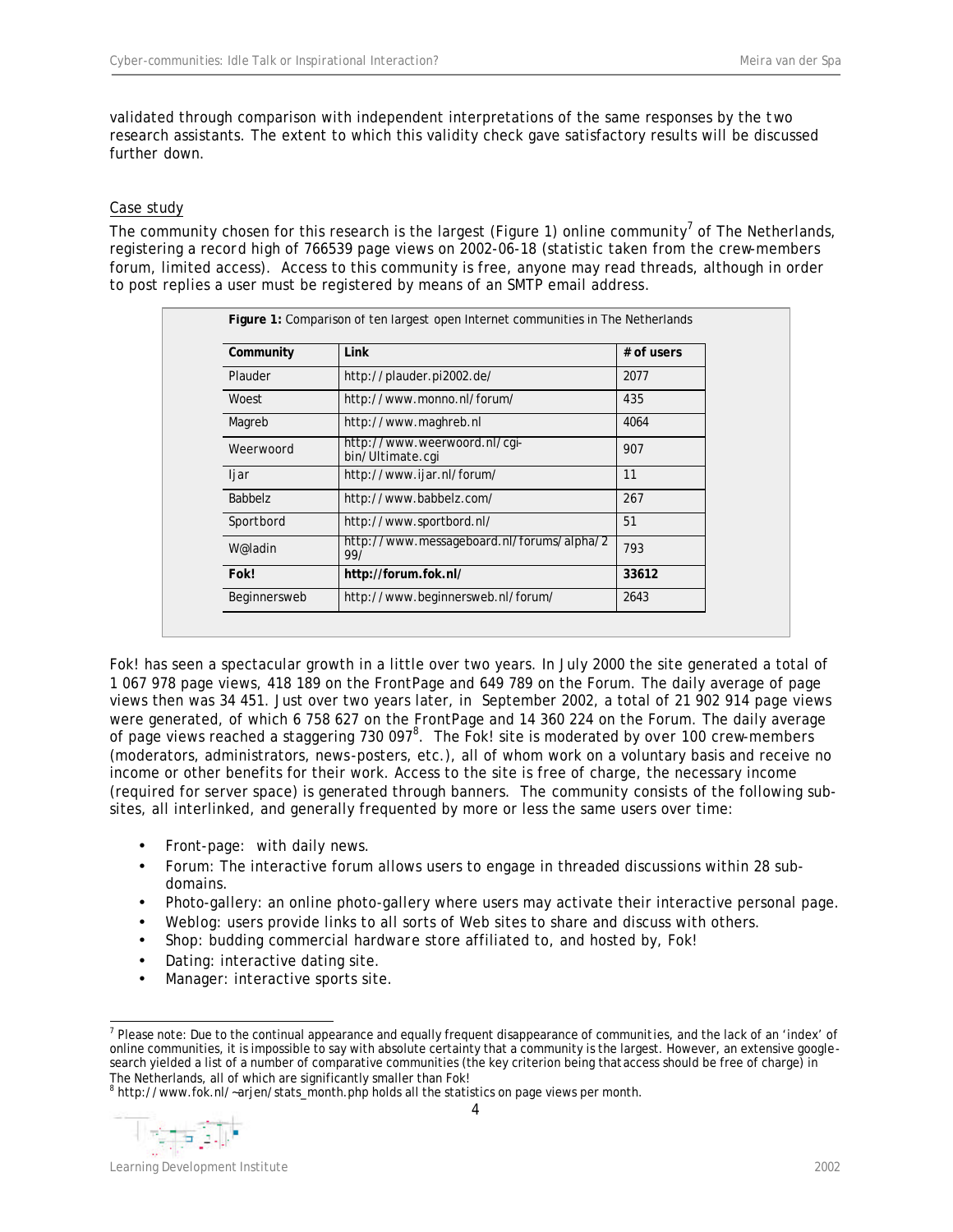The current research focused on the *Forum* part of Fok!, because it is the largest sub-site and is frequented by almost all users. Moreover, for the purpose of determining whether an online community allows for in-depth discussion, it is essential that the users should be fully able to initiate a discussion on the topic of their choosing, and this is not always the case within the other sub-sites. In the Forum section users can both participate in discussions initiated by others, as well as initiate discussions themselves. Although all discussions are moderated by crew members, threads are seldom closed except in cases of blatant violation of policy<sup>9</sup>.

# *Research from two perspectives:*

This research was carried out from two perspectives. One of these is through the eyes of the researcher, who, as a participant observer frequented the community on a daily basis and actively participated in discussions, both at user level and at crew-member level, over a period of several years. The other perspective is from the point of view of the registered users. In order to obtain their views on the issues raised in the research question, a topic containing a short explanation of the research and its purpose was posted in a selection of different forums.<sup>10</sup> The topic contained six open questions (see Figure 2) directed at the users and a request to answer these. The questions were formulated in such a way that the reactions could be given in a threaded discussion, allowing users to react to answers provided by other users in addition to providing their own answers. The topic was posted on a Friday evening and moderators were asked to keep the topics open for the duration of five days. The questions were posted in the following sub-forums: Digital corner, General chat, Arts and literature, Science, Philosophy and theology, The truth is in here, History and culture, School and study, Relationships and psychology, News and Media, Fok! Island, Lifestyle, Music, and Politics.

The 96 reactions obtained were subsequently filtered of all posts containing no answers to any of the questions, after which a total of 50 posts remained that were relevant and usable  $11$  for the purpose of this research. These reactions were then coded according to a five point scale, ranging form ++ (representing a very positive rating of the issue under consideration) through +, +/- or 0, - to - - , the latter signifying a very negative rating. Because the questions were open, coding the reactions required the researcher to 'translate' the question into a statement, consequently 'translating' the answers given by the users to signify: "agree totally"  $(+)$  through "agree"  $(+)$ , "neither agree nor disagree" (+/- or 0), "disagree" (-) to "disagree totally" (- -). In addition, each answer was

**Figure 2:** Questionnaire directed at Fok! Forum users

#### **Questions**

- 1. In what ways has your way of thinking or acting changed through your participation in Fok!Forum?
- 2. To what extent do you perceive the forum as a way to collaborate in solving your problems or helping others solve theirs? Has your way of dealing with problems changed? If so, in what way?
- 3. To what degree do you feel that your participation in the forum has increased your knowledge? To what degree are you better able to apply this knowledge to solve a problem, for example?
- 4. To what extent are you willing to discuss issues that are important to you with others in the forum? How important is being able to enter such discussions to you?
- 5. To what degree do the things you read in the forum inspire you? Do certain threads lead you to read a book or gather more information on a certain topic , for example?
- 6. To what extent has the forum encouraged you to be more critical, to demand arguments before you believe what is said, to engage in research or to seek argument to support your own opinion? Examples are very welcome.

coded in accordance with the depth of content: user reactions to a question containing a motivation for

<sup>&</sup>lt;sup>11</sup> The posts that were omitted generally contained complaints (or reactions on the complaints) over the fact that the topic had been cross-posted.



 9 http://forum.fok.nl/misc.php?action=policy

<sup>&</sup>lt;sup>10</sup> Cross posting (i.e. posting the same topic in more than one sub-forum is against Fok! policy and, although permission was obtained from the founder and crew of Fok! prior to posting, the cross post led to an initial outburst of negative responses on the issue of cross posting. This caused some difficulties (and much work on the part of the moderators) and may have prevented some users from reacting. Future researchers must be sensitive to policy and custom of the forum they are researching. The negative reactions were in this case underestimated by the researcher.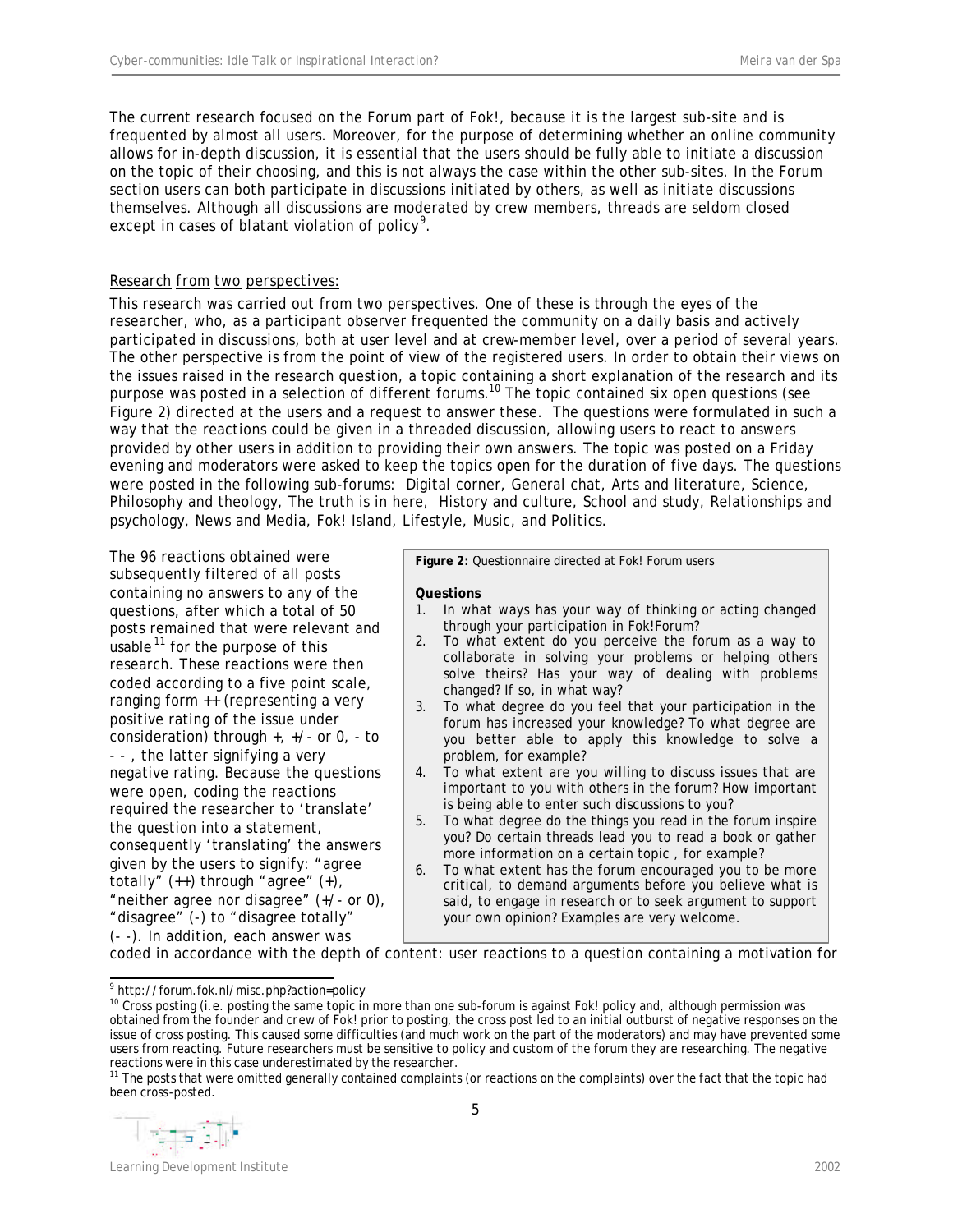their response were coded V, unmotivated answers were coded with an X. Answers with particularly relevant explanations were additionally marked with one or two exclamation marks, depending on the level of relevance as perceived by the researcher.

In order to eliminate the risk of researcher bias in judging the various responses, two research assistants were asked to similarly – and independently of each other and of the principal researcher – code a random sample of 24 % of the total of 50 response sheets, each using the same 'translation method' as the researcher, thus validating the coding as performed by the researcher. If the coding as performed by the research assistants would be found to be largely consistent with that performed by the researcher on the same sample, this would suggest that an equal consensus would apply to the remaining results coded only by the researcher. Comparisons made between the outcomes of the three independent coding processes showed that in coding the degree of agreement with the 'statements' embedded in the questions using the five-point scale, the consensus between the researcher and the two independent research assistants reached 87 %. In coding the degree and value of the motivation given by the users in their reactions, the consensus was 76 %. The lower percentage in the latter case can easily be explained by the fact that attributing relevance to the content of a person's response is more subjective than interpreting whether said response is positive or negative and to what extent. For the purpose of this research the results of the comparative test are considered sufficiently positive to allow the assumption that interpretation bias on the part of the researcher is not an issue. Once the responses were coded, a colour code was used to distinguish between the ++/+ and the -/-- responses (where both + and ++ were coded green, and both – and - - were coded pink) and +/- and 0 (both coded yellow). The thus coded responses were analysed as described below.

# **Results**

| <b>Table 11</b> And follow the coponicity of the the quodetions donour in quodetomian of to home homein doors |                         |          |     |     |                 |     |     |     |  |  |  |
|---------------------------------------------------------------------------------------------------------------|-------------------------|----------|-----|-----|-----------------|-----|-----|-----|--|--|--|
|                                                                                                               |                         | Question |     |     |                 |     |     |     |  |  |  |
|                                                                                                               |                         |          | %   | %   | %               | %   | %   | %   |  |  |  |
|                                                                                                               | positive $(++,+)$       |          |     |     |                 |     | 56  | 42  |  |  |  |
|                                                                                                               | Neither + nor - $(+/-)$ |          | 20  | 26  |                 | 24  | 24  | 24  |  |  |  |
|                                                                                                               | Negative $(-, -)$       |          | 36  | 26  | 24 <sub>1</sub> | 24  | 20  | 34  |  |  |  |
|                                                                                                               |                         | ctal     | 100 | 100 |                 | 100 | 100 | 100 |  |  |  |

An analysis of the data yielded the following distribution as shown in Table 1 and Figure 3.

**Table 1:** Analysis of responses given to questions asked in questionnaire to Fok! Forum users

As shown in Table 1, 44% of the respondents felt that their way of thinking or acting has altered through their involvement in the online community. In their motivation, many respondents who indicated they saw a change in this respect, attributed this change to the interaction with a wide variety of people. Many respondents stated they felt the interaction with different ideas and opinions increased their respect for others. In the words of one user: "…It changes the way you perceive others. It increases your respect for others because they are able to motivate their opinions. This makes you more critical toward yourself and can even alter your own opinion. Summarising: more respect and more selfcriticism."<sup>12</sup> Another user says his participation has increased his tolerance toward others. However, this opinion is certainly not shared by all. As Table 1 shows, some 36% of the respondents feel they have not changed through their participation in Fok! Forum, whereas 20% indicate either that they have not changed or that they may have changed, but, if so, are unsure of whether this can be attributed to their involvement in the online community or not.

Almost half the respondents agree that the forum is a way to collaborate so as to help others solve problems. As one user indicates, she has learned to communicate more and seek the help of others

  $12$  All responses from the audience have been translated from Dutch into English by the researcher. While they can be seen on the Fok! Formum Web site, they are presented here anonymously.

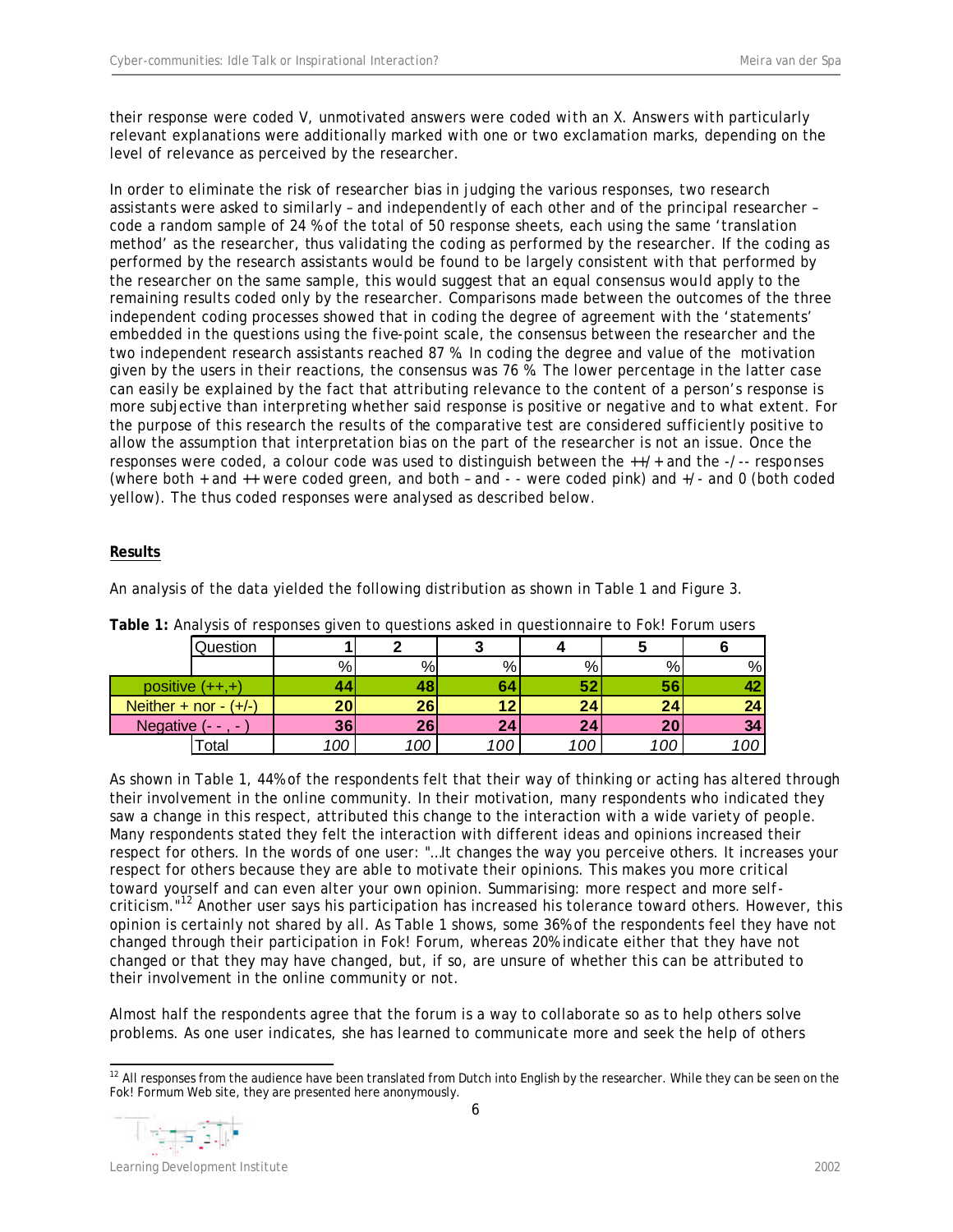when struggling with a problem. Another user asserts: "Because of the large number of opinions on any issue, it is easier to form your own opinion… drawing conclusions based on all the pro's and cons. On the other hand, with the wisdom thus acquired, you may be able to help others in turn, by sharing a perspective they may not yet have seen. I feel I have learned to look at a problem from more angles now, while, prior to my involvement in Fok! I assumed my view was the only truth." Just over one quarter of the respondents feel the online community has not changed their way of interacting with and solving of problems, or they indicate that they do not seek to solve their problems through collaboration with fellow community members. An equal percentage (26%) are unsure of any change, or state they may help others but do not solicit the help of others in solving their own problems. In the motivation a salient detail was that quite some users were positive about the possibilities of helping others, and agreed that collaboration is a good way to do so, but made a point of stating that they themselves did not attempt to discuss their own (personal) problems online. There appears to be a degree of inhibition here, as can also be seen from the frequent use of clones to post personal problems.

The large majority of the respondents feel their knowledge has increased through Fok! According to one of the moderators: "A forum like Fok! is a good reflection of society, you may meet people that you would otherwise not have met. This may lead to vigorous discussions, good friendships and occasionally to strange occurrences. …. I believe there is much to be learned from Fok!… on different religions, for example. This is something that is important in a multicultural society like the Netherlands'. I agree that much can also be learned from books and the experiences of others, but here you can learn from a Muslim, how he or she experiences his or her religion. … this could ultimately lead to preventing conflicts." A total of 24% feel there is nothing to be learned in an online community, and 12% were unsure or indicated that their knowledge had increased but were not sure this could be attributed to the forum.

The idea that Fok! is a place for debate and discussion is contested by 24% of the respondents, who see it more as entertainment, or who feel that an online forum is not suited for in-depth discussion. An equal number of respondents is unsure, or they indicate that they are only willing to debate to a certain extent, or else they state that they will enter a discussion if the situation arises but that debate is not particularly important to them. A little over half the respondents do feel that the online community is a place for debate and they indicate that this is important to them.

Do users become inspired to read books they may otherwise not have touched, or seek further information on a subject they stumble upon in one of the threads? According to 56% the answer is yes, they have been inspired by things they read on the forum, or through exchange of opinion with others. For 20% of the respondents this has not been the case, while 24% are unsure or feel they would have just as well been inspired through other means.

Users are also divided over the question whether they have become more critical, through their participation in Fok! Forum. A total of 42% feel this is the case, while 34 % feel they have not become more critical. Just under a quarter (24%) are unsure, or, as stated by one user*,* "I have learned to broaden my vision, and accept the opinion of others with more ease. I have become less critical in this way, because I realize different people have different values and norms." The latter assertion indicates that some respondents may not have fully understood what was meant by the term "critical."

The percentages shown in Table 1 above are graphically shown in Figure 3 below.



7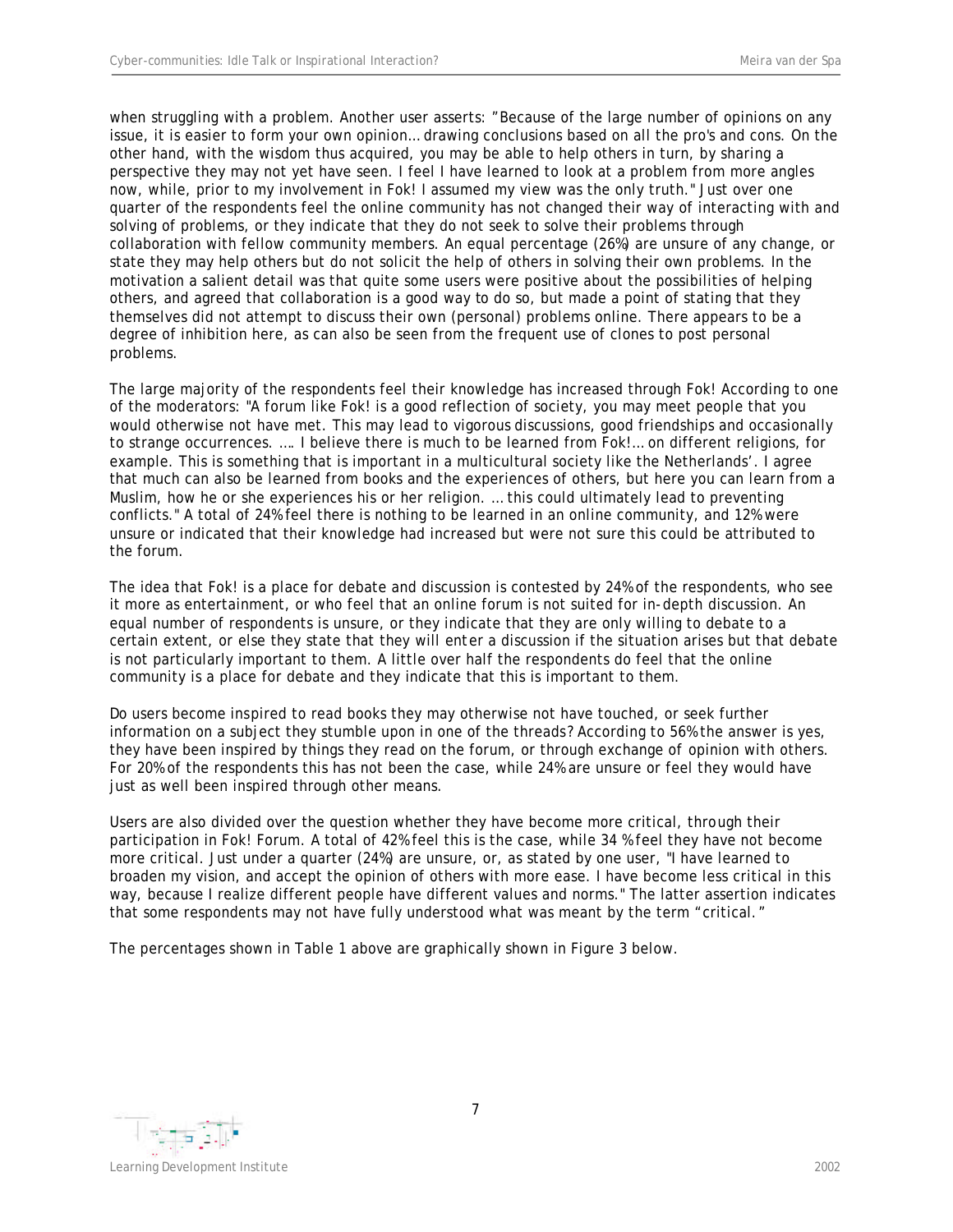

## **Figure 3:** Graphical representation of distribution of responses given to questionnaire

Based on the researcher's observation over time, it is noted that there is a slight difference between the degree of discussion (and the depth of discussion) in the crew member sub-forums and the general forums. This may be the result of the especially high degree of involvement in the online community that is required of crew members, but may also be partially due to the fact that crew members not only interact within the context of the forum but also actively use IRC and ICQ as separate channels of communication among themselves to keep in continual touch with each other, since the exchange of opinions on how to moderate and improve the forum is an important part of crew membership.

## **Disussion and recommendations**

The study showed that the variety of opinions on the value of Fok! as a place for debate, discussion, collaboration and as a source of information and inspiration is as large as the variety of users who participate in the forum. A reasonable agreement among respondents was found regarding two issues: participating in this online community increases one's knowledge , and, the interaction with different people with all sorts of different opinions and ideas increases tolerance and respect. Both these conclusions represent important gains, as well as positive issues in any interpersonal relationship. In the light of the research question, however, there seems to be insufficient evidence that this particular community inspires collaboration and discussion to a degree where the advancement of a spirit of scientific inquiry is sought. Although certainly a learning environment, it does not appear from these results that Fok! is a place where self-criticism and collaboration and a sense of unity are key aspects of how the community works. The entertainment value of the community appears to be of at least equal importance to the users as its non-entertainment value.

Several comments can be made based on these results. First of all, it is important to remember that this case study deals with an extremely large community, where the crew may best be seen as a community-within-a-community. The sense of unity in this very large community may be negatively affected by its size. In fact, the researcher's observations show that the sense of unity is far stronger among crew members (a community of approximately 120) than among the general users. A study of smaller, more specialised communities may therefore yield very different results.

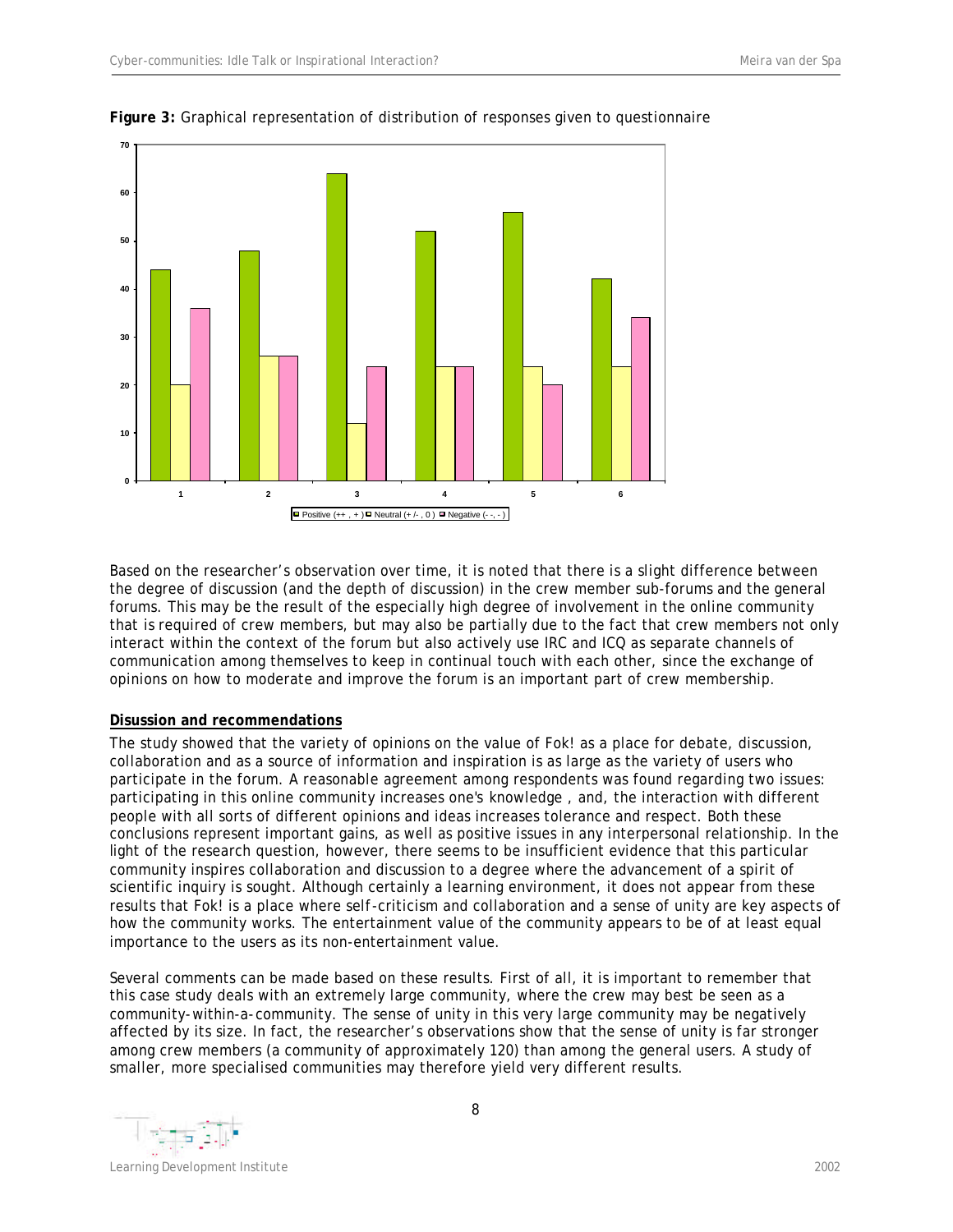In the second place, due to the heated discussion on the issue of cross-posting at the start of the data collection, it is recommended that in future studies of these communities researchers be particularly sensitive to the rules, regulations and norms of a community. Had this debate not arisen, more respondents might have taken the trouble to answer the questions, the impression being that quite some potential respondents were discouraged from reacting due to the negative impulse from the discussion on the issue of cross-posting at the beginning. On the other hand, it is noted that the number of responses received, despite this initial set-back, was relatively high as compared to the participation in the average threaded discussion on Fok! Forum.

Although the depth of discussion revealed through this study does not suggest that virtual environments of the kind represented by Fok! Forum are places that are particularly suited to foster TSM, the study certainly does not exclude that they may. However, for this to to be the case, it should be assumed that specific factors need to be present in such environments. The determination of such factors is recommended as an object of further research. The study also suggests that there is at least agreement among users regarding the value of an online community such as Fok! as a learning environment where one can expand one's knowledge, discuss and debate one's ideas and theories, and seek help in solving one's problems. The question thus arises whether online communication in this form could substitute or supplement a facilitator in certain learning environments. It is known from the practice of distance education that the absence of a physically present group of classmates and facilitator may negatively affect motivation (e.g. L. Visser, 1998). Creating an online community (PHP-based forum or an IRC channel) may thus be an answer to the emotional needs of students in a distance education environment. While many Internet-enabled distance education programs already include closed, dedicated, and usually moderated chatrooms and threaded discussions as part of their offerings, one may think here also of an extension beyond the institutional setting. This would mean that distance education institutions should actively encourage their students not only to interact within their own – closed – virtual environments, but also to partake in open fora that facilitators and students may together identify, to broaden the scope of their learning-related social interaction. This is particularly of interest as it allows students to collaborate, discuss, debate and interact with likeminded learners (and anyone else if they so chose) across geographical boundaries.

There appears to be much that we do not yet know about a medium that is rapidly gaining importance in our daily lives and changing the way in which we look at the boundaries of society. Perhaps it is time to change the way we look at the boundaries of our class-rooms, teachers, and even learning institutions, and adapt our interaction to the multidimensionality and versatility of the Internet. After all, with a whole world of information just a key-stroke away, and so many people online (with their numbers steadily increasing) why should we limit ourselves to a physical learning environment, a single teacher, a pre-determined number of class-mates? Why not seek to transform all that information into knowledge, and perhaps even wisdom, through discussion, collaboration, mutual support….and a little fun on the side.

# **References**

Bronowski, J. (1978). *The origins of knowledge and imagination*. New Haven and London: Yale University Press.

Fernback, J., & Thompson, B. (1995, May). *Virtual communities: Abort, retry, failure?* Paper presented at the annual convention of the International Communication Association. Albequerque, New Mexico [Online]. Available: http://www.well.com/user/hlr/texts/VCcivil.html [2002, November 5].

Kraut, R., Kiesler, S., Boneva, B., Cummings, J., Helgeson, V., & Crawford, A. (2002*).* Internet paradox revisted, *Journal of Social Issues*, *58*(1), 49-74.